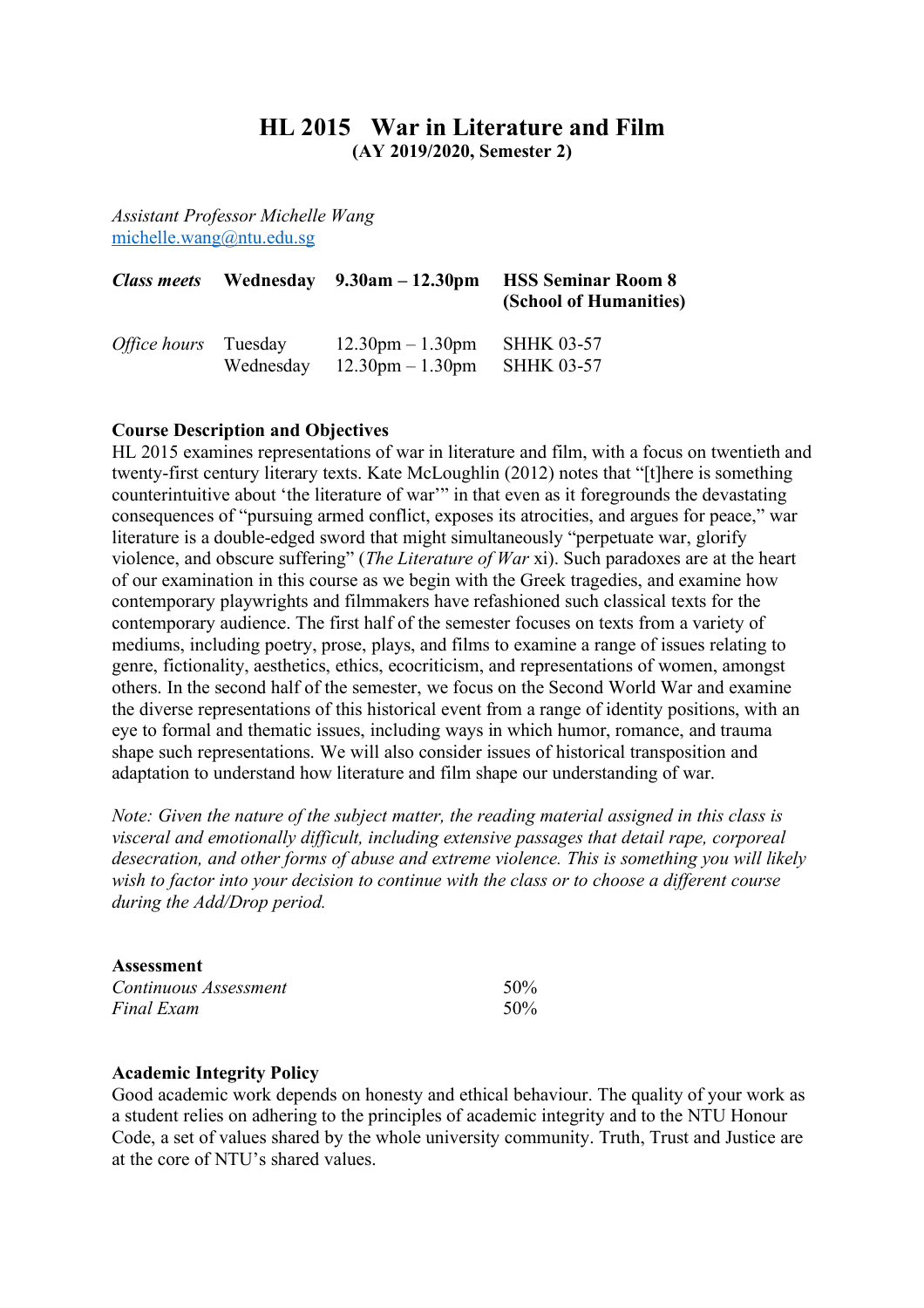As a student, it is important that you recognize your responsibilities in understanding and applying the principles of academic integrity in all the work you do at NTU. Not knowing what is involved in maintaining academic integrity does not excuse academic dishonesty. You need to actively equip yourself with strategies to avoid all forms of academic dishonesty, including plagiarism, academic fraud, collusion and cheating. If you are uncertain of the definitions of any of these terms, you should go to the academic integrity website (https://www.ntu.edu.sg/ai/Pages/academic-integrity-policy.aspx) for more information. Consult your instructor(s) if you need any clarification about the requirements of academic integrity in the course.

## **Late Work Policy**

All graded assignments are due in hard *and* soft copy by the start of class on the due dates. Late work will be accepted within twenty-four hours for a reduced grade, but will receive no instructor comments.

#### **Attendance Policy**

Your prepared and active participation is crucial to your success in the course. You may only do a make-up quiz/test for reasons that relate to an excused absence, with proper documentation such as a medical certificate, etc. Please note that it is your responsibility to get in touch with the instructor within five days of the missed class in order to arrange for a make-up.

#### **Technology Policy**

I welcome students to actively use technology to facilitate learning in the classroom, so long as it is being used on task and with one exception: no audio or video recording is allowed at any point during the lectures, seminars, and/or tutorials. All quizzes and exams are closedbook, unless otherwise stated; please ensure all electronic devices including cellphones, tablets, computers, etc. are put away into your bags at that point.

*Note: This preliminary syllabus is subject to change at the instructor's discretion.*

**\***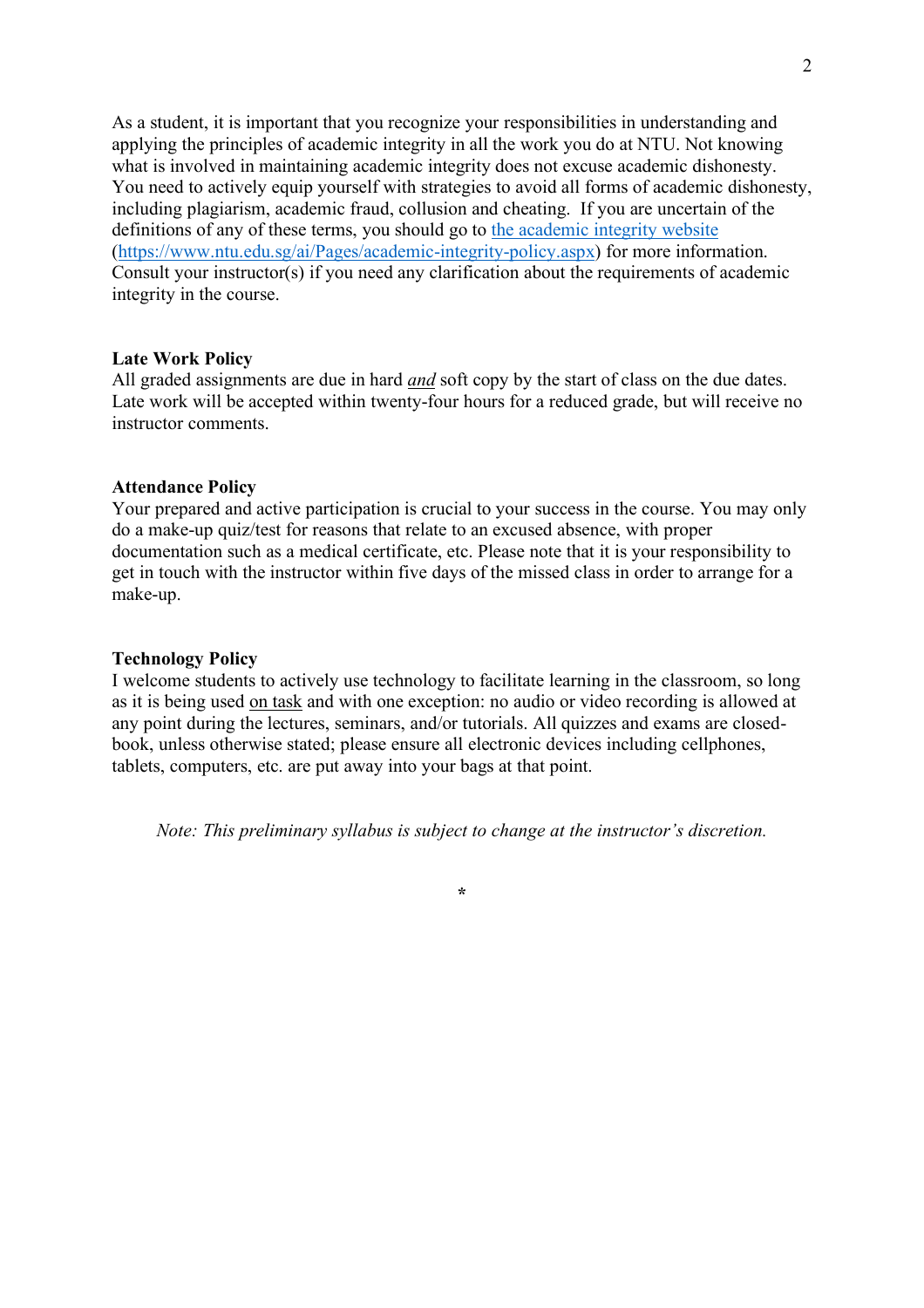# **Texts**

Bracht, Mary Lynn. *White Chrysanthemum*. Vintage Publishing, 2018. Carr, Marina. *Plays 3: Sixteen Possible Glimpses; Phaedra Backwards; The Map of Argentina; Hecuba; Indigo*. Faber & Faber, 2015. Euripides. *Hecuba*. [available online] McEwan, Ian. *Atonement*. 2001. Anchor, 2003. Winterson, Jeanette. *The Passion*. 1987. Vintage, 2014. [Poetry selection will be made available online and on NTU Learn.]

#### **Films**

*Atonement* (2007). Dir. Joe Wright. *Grave of the Fireflies* (1988). Dir. Isao Takahata. *Life is Beautiful* (1997). Dir. Roberto Benigni. *The Lord of the Rings: The Fellowship of the Ring* (2001). Dir. Peter Jackson. *The Lord of the Rings: The Two Towers* (2002)*.* Dir. Peter Jackson. *The Lord of the Rings: The Return of the King (2003). Dir. Peter Jackson.* 

**\***

# **Schedule**

| Week $01 - 15$ Jan | Introduction |
|--------------------|--------------|
|                    |              |

# Week  $02 - 22$  Jan Women and Greek tragedy (I)

- Poetry selection
	- W. B. Yeats, "When Helen Lived" (1914) https://www.poetryfoundation.org/poetrymagazine/bro wse?contentId=12885 https://www.gutenberg.org/files/36865/36865-h/36865 h.htm#page39
	- W. B. Yeats, "No Second Troy" (1916) https://www.poetryfoundation.org/poems/49772/nosecond-troy
	- W. B. Yeats, "Leda and the Swan" (1923) https://www.poets.org/poetsorg/poem/leda-and-swan
	- Rosario Castellanos, "Hecuba's Testament" (trans. 1964) (NTU Learn)
	- Wisława Szymborska, "Soliloquy for Cassandra" (1967) (NTU Learn)
	- Eleanor Wilner, "Iphigenia, Setting the Record Straight" (1979) (NTU Learn)
- Euripides' *Hecuba* (circa 424 BCE) http://classics.mit.edu/Euripides/hecuba.pl.txt